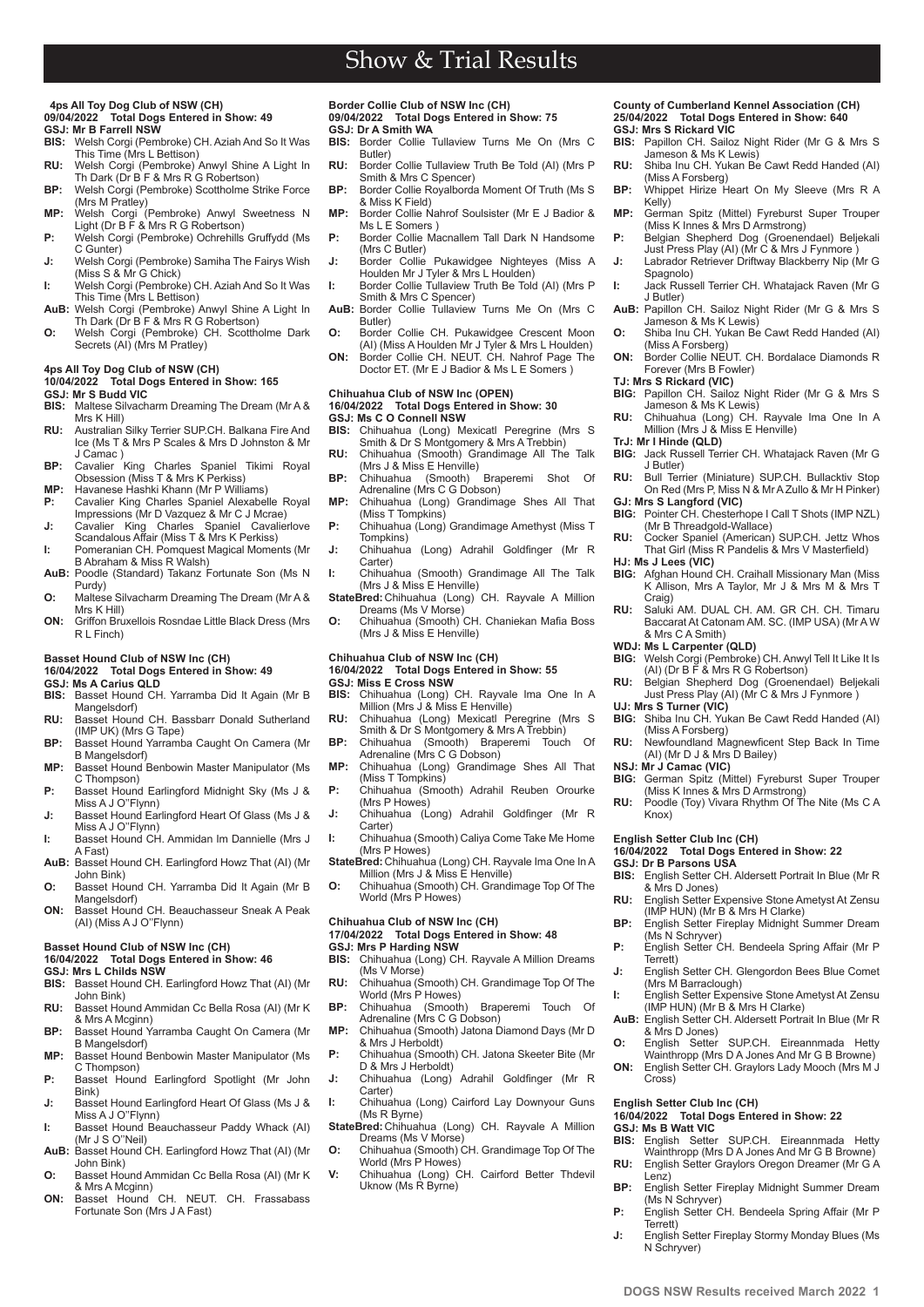- **I:** English Setter Expensive Stone Ametyst At Zensu (IMP HUN) (Mr B & Mrs H Clarke) **AuB:** English Setter CH. Aldersett Portrait In Blue (Mr R
- & Mrs D Jones) **O:** English Setter SUP.CH. Eireannmada Hetty
- Wainthropp (Mrs D A Jones And Mr G B Browne) **ON:** English Setter CH. Graylors Lady Mooch (Mrs M J Cross)

## **English Springer Spaniel Association NSW Inc (CH) 17/04/2022 Total Dogs Entered in Show: 47**

- **GSJ: Mr J Canellis NSW BIS:** English Springer Spaniel CH. Fraelighte Frozen To Touch (AI) (Mr R & Mrs Y Lauder)
- **RU:** English Springer Spaniel CH. Cardhu Rhythm Of The Heart (AI) (Mr E & Mrs M Borg & Miss A Borg) **BP:** English Springer Spaniel Beachsprings I Spy
- Glamour (Mrs C Barratt)
- **MP:** English Springer Spaniel Silvaspring Remember Me (Mr E & Mrs M Borg & Miss A Borg) **P:** English Springer Spaniel CH. Sandicam This Is
- Me (Mr C Cavallo) **J:** English Springer Spaniel Azucroft Pitch Perfect (Mr R & Mrs Y Lauder & Miss T Perkiss)
- **I:** English Springer Spaniel CH. Silvaspring Emerald Sky (Mr E & Mrs M Borg & Miss A Borg)
- **AuB:** English Springer Spaniel CH. Fraelighte Frozen To Touch (AI) (Mr R & Mrs Y Lauder)
- **O:** English Springer Spaniel CH. Cardhu Rhythm Of The Heart (AI) (Mr E & Mrs M Borg & Miss A Borg) **ON:** English Springer Spaniel CH. Azucroft Mickie James (Mr K Williams & Miss C Pronger)
- 

## **Flat Face Toy Dog & Tibetan Spaniel Association of NSW (CH)**

- **1000 Total Dogs Entered in Show: 49**
- **GSJ: Mrs S Gilson NSW**
- Pekingese CH. Frawai A Number One (Ms M C Patten) **RU:** Griffon Bruxellois SUP.CH. Tzani Zazu Zodiak (Mr
- R J & Mrs K Bell)
- **BP:** Pug Kangala Giorgioarmani (AI) (Mrs K J Cannon)<br>**P:** Pekingese Notron Mayling (Mr N F Porter & Mr T T Pekingese Notron Mayling (Mr N F Porter & Mr T T Tau)
- **J:** Pug Ubeatum Seal Of Approval (Miss C S Craig) **I:** Japanese Chin Tokubetsu Pika Pika Pikachu (Mr P Poulton & Dr K L Sunn)
- **AuB:** Poodle (Standard) Takanz Fortunate Son (Ms N Purdy)
- **O:** Pekingese CH. Frawai A Number One (Ms M C Patten)
- **ON:** Griffon Bruxellois Rosndae Little Black Dress (Mrs R L Finch)

## **Gordon Setter Club of NSW Inc (CH)**

- **15/04/2022 Total Dogs Entered in Show: 38**
- **GSJ: Dr B Parsons USA**
- Gordon Setter CH. Triseter Celtic Yeoman Of (AI) (Mrs E Joseph & Mrs J Stewart)
- **RU:** Gordon Setter CH. Clanset Storm In A Teacup (Mrs M Maccormick) **BP:** Gordon Setter Kemsley Secret Admirer (AI) (Mrs
- S M Natoli)
- **J:** Gordon Setter Latchmere Little Red Corvette (Mrs S M Natoli)
- **I:** Gordon Setter Carnoustie Let It Rain (Mrs E Zuchetti)
- **AuB:** Gordon Setter Kemsley Against All Odds (AI) (Mrs S M Natoli) **O:** Gordon Setter CH. Triseter Celtic Yeoman Of (AI)
- (Mrs E Joseph & Mrs J Stewart)
- **ON:** Gordon Setter Carnoustie Brave At Heart (Ms J Teo)

### **Gordon Setter Club of NSW Inc (CH)**

#### **15/04/2022 Total Dogs Entered in Show: 38 GSJ: Mrs M Parker-Brien NSW**

- **BIS:** Gordon Setter CH. Tahtan Shot Thru The Heart (AI) (A & Mrs A Finlaison L Hunt R Finlaison) **RU:** Gordon Setter CH. Triseter Celtic Yeoman Of (AI)
- (Mrs E Joseph & Mrs J Stewart) **BP:** Gordon Setter Kemsley Secret Admirer (AI) (Mrs
- S M Natoli) **J:** Gordon Setter Settmore Lets Play Baby (Mr J
- Moore & Miss K Orr ) **I:** Gordon Setter CH. Konnierose Kinky Witch (Miss
- N Collins) **AuB:** Gordon Setter CH. Clanset Autumn Harvest (AI)
- (Mrs M Maccormick) **O:** Gordon Setter CH. Tahtan Shot Thru The Heart
- (AI) (A & Mrs A Finlaison L Hunt R Finlaison) **ON:** Gordon Setter Carnoustie Brave At Heart (Ms J
- Teo)

#### **Great Dane Club of NSW Inc (CH) 17/04/2022 Total Dogs Entered in Show: 22**

- **GSJ: Mrs H Beasley NSW BIS:** Great Dane CH. Chelshar You Light Up My Life (AI) (Mrs S D Wright)
- **RU:** Great Dane CH. Chelshar Mr Bojangles (AI) (Mrs C Mascord)
- **BP:** Great Dane Danefred Gucci Girl (AI) (Mrs F R Clifton)
- **MP:** Great Dane Onyxdanes Moets Weebonny Flynn (AI) (T Heathwood & L Martin) **P:** Great Dane Bocsavil Oils Aint Oils (AI) (Mrs J
- Carey & Mr M Carey & Ms M Stubbs) **J:** Great Dane Rithpen Lady In Red (AI) (Mrs A Parry
- & Mrs P Davis) **I:** Great Dane CH. Underane In Gold (AI) (Ms S Lindeman)
- **AuB:** Great Dane SUP.CH. Rithpen Pride Not Prejudice (AI) (Mrs A Parry & Mrs P Davis) **O:** Great Dane CH. Chelshar You Light Up My Life
- (AI) (Mrs S D Wright)
- **ON:** Great Dane CH. NEUT. CH. Danestorm Rumours N Gossip (AI) (Mr W N & Mrs L Hamaty)

## **Great Dane Club of NSW Inc (CH)**

### **17/04/2022 Total Dogs Entered in Show: 24**

## **GSJ: Mr M Wilkinson VIC<br>BIS:** Great Dane Kochak (

- **BIS:** Great Dane Kochak Canned Heat (AI) (Mr S & Mrs L Arrowsmith)
- **RU:** Great Dane SUP.CH. Rithpen Pride Not Prejudice (AI) (Mrs A Parry & Mrs P Davis)
- **BP:** Great Dane Danefred Gucci Girl (AI) (Mrs F R Clifton)
- **MP:** Great Dane Onyxdanes Moets Weebonny Flynn (AI) (T Heathwood & L Martin) **P:** Great Dane Bocsavil Oils Aint Oils (AI) (Mrs J
- Carey & Mr M Carey & Ms M Stubbs)
- **J:** Great Dane Rithpen Lady In Red (AI) (Mrs A Parry & Mrs P Davis) **I:** Great Dane Kochak Canned Heat (AI) (Mr S & Mrs
- L Arrowsmith) AuB: Great Dane SUP.CH. Rithpen Pride Not Prejudice
- (AI) (Mrs A Parry & Mrs P Davis) **O:** Great Dane Olympasdanes Black Beauty (AI) (Mr
- C & Mrs K Mclaughlin ) **ON:** Great Dane Kochak Capability Brown (AI) (Mrs A Parry & Mrs P Davis)

#### **Gunnedah & District Kennel Club Inc (CH) 22/04/2022 Total Dogs Entered in Show: 331 GSJ: Mr C Moore VIC**

- **BIS:** Welsh Springer Spaniel SUP.CH. Goldmaid Mind Games (Mrs D & Miss L Meagher)
- **RU:** Border Collie SUP.CH. Nahrof Serve And Protect (Mr E J Badior & Ms L E Somers )
- **BP:** Boston Terrier Tralaur Whate Happins In Vegas (Miss T Hobson)
- **MP:** Siberian Husky Articpride Whiskey N Wine (Mr R & Mrs B Lloyd)
- **P:** Pug Kabova Just For Kicks (Ms J M Whitney)<br>**J:** Dachshund (Smooth Haired) Tischamingo He **J:** Dachshund (Smooth Haired) Tischamingo Heluva Time (Mr J & Mrs F Walker)
- **I:** Welsh Springer Spaniel SUP.CH. Goldmaid Mind
- Games (Mrs D & Miss L Meagher) **AuB:** Italian Greyhound CH. Berizza Every Booty U Shake (Ms A K Lummevaara)
- **O:** Border Collie SUP.CH. Nahrof Serve And Protect (Mr E J Badior & Ms L E Somers ) **ON:** German Shorthaired Pointer CH. NEUT. CH.
- Seltsam Line Of Fire (Mrs L Rae & Miss M Rae)
- **TJ: Mr J Marshall (VIC)**
- **BIG:** Italian Greyhound CH. Berizza Every Booty U<br>Shake (Ms A K Lummevaara)<br>**RU:** Maltese CH. GRAND. CH. LTU. CH. LTU. JR CH.<br>LVA. JR CH. SUP.CH. Tauro Axel (IMP LTU) (Mrs
- M P Atkinson) **TrJ: Mrs S Mashford (VIC)**
- 
- **BIG:** Skye Terrier Skyesdlimit The Brightest Star (Mrs L Pelchen)
- **RU:** Staffordshire Bull Terrier GRAND. CH. Zeracious<br>Sudden Impact (Ms L K Reid)
- **GJ: Ms A Collyer (VIC) BIG:** Welsh Springer Spaniel SUP.CH. Goldmaid Mind
- Games (Mrs D & Miss L Meagher) **RU:** English Springer Spaniel SUP.CH. Reibey Great Southern Land (AI) (Mr G Render & Ms S Lancaster)
- **HJ: Mr C Moore (VIC)**
- **BIG:** Basenji Duzzie Shes Everything (Mr T & Mrs M Keyte)
- **RU:** Dachshund (Smooth Haired) CH. Tischamingo Are You Ready (Mr J & Mrs F Walker)
- **WDJ: Ms A Collyer (VIC) BIG:** Border Collie SUP.CH. Nahrof Serve And Protect (Mr E J Badior & Ms L E Somers )
- **RU:** Shetland Sheepdog SUP.CH. Sheldow Charlie Brown (Miss T Walters)

## **UJ: Mrs S Mashford (VIC)**

- **BIG:** Samoyed CH. Snowmyth Lets Start A Riot (AI) (Miss M Armstrong)
- **RU:** Boxer CH. Kirravindee Kiss N Tell (AI) (Mr B N & Mrs D M Lawson)
- **NSJ: Mr C Moore (VIC)**
- **BIG:** Keeshond CH. Art Pride Buccellati Bright Always Wins (IMP UK) (Mr B J Santas) **RU:** Boston Terrier CH. Tralaur Storm Ina Shotglass
- (Miss T Hobson)

**RU:** Skye Terrier Skyesdlimit The Brightest Star (Mrs L

**BP:** Golden Retriever Kulabay Sun Fury Trader (Mrs R

**MP:** Cocker Spaniel Bathgate Summer Hit (AI) (Mr G C

**P:** English Toy Terrier (Black and Tan) Antrimlodge Blues Clues (Mrs T Taylor) **J:** Fox Terrier (Smooth) Wyninebah American Gothic

**I:** Welsh Springer Spaniel SUP.CH. Goldmaid Mind Games (Mrs D & Miss L Meagher) **AuB:** Skye Terrier Skyesdlimit The Brightest Star (Mrs L Pelchen) **O:** English Springer Spaniel SUP.CH. Reibey Great Southern Land (AI) (Mr G Render & Ms S

**ON:** Afghan Hound NEUT. CH. Tianze Blood Diamond

**TJ: Ms A Collyer (VIC) BIG:** Maltese CH. GRAND. CH. LTU. CH. LTU. JR CH. LVA. JR CH. SUP.CH. Tauro Axel (IMP LTU) (Mrs

**RU:** Pug CH. Kabova Courage Unda Fire (Ms J M

**BIG:** Skye Terrier Skyesdlimit The Brightest Star (Mrs L

**RU:** Irish Terrier CH. Anluan Ruff N Tumbl (Mrs D M

**BIG:** Welsh Springer Spaniel SUP.CH. Goldmaid Mind Games (Mrs D & Miss L Meagher) **RU:** English Springer Spaniel SUP.CH. Reibey Great Southern Land (AI) (Mr G Render & Ms S

**BIG:** Afghan Hound SUP.CH. Tianze Diamond In The

**RU:** Whippet CH. Goodwill Colour My Soul (Mr S & Mrs D Albert) **WDJ: Mr C Moore (VIC) BIG:** Border Collie SUP.CH. Nahrof Serve And Protect (Mr E J Badior & Ms L E Somers ) **RU:** Bearded Collie CH. Merrymead Aqua Di Gio (IMP ZAF) (Mr & Mrs R Stoate)

**BIG:** Samoyed CH. Snowmyth Lets Start A Riot (AI) (Miss M Armstrong) **RU:** Siberian Husky Articpride Cowboy Casanova (Mr

**BIG:** Japanese Spitz CH. Daesdaemar Sylver Stars (Mrs D Sylvester) **RU:** Keeshond CH. Art Pride Buccellati Bright Always Wins (IMP UK) (Mr B J Santas)

**BIS:** Welsh Springer Spaniel SUP.CH. Goldmaid Mind Games (Mrs D & Miss L Meagher) **RU:** Weimaraner CH. Ashlaren By Popular Demand

**BP:** Whippet Goodwill Jukebox Baby Love (Mr S & Mrs

**MP:** Belgian Shepherd Dog (Tervueren) Beljekali Keep Quiet (Miss J Fynmore & Mrs L Pelchen) **P:** Welsh Springer Spaniel Esspree Maid Of Gold

**J:** Italian Greyhound CH. Berizza Love On Mars (Ms

**I:** Welsh Springer Spaniel SUP.CH. Goldmaid Mind Games (Mrs D & Miss L Meagher) AuB: Weimaraner CH. Ashlaren By Popular Demand

**O:** Maltese CH. GRAND. CH. LTU. CH. LTU. JR CH. LVA. JR CH. SUP.CH. Tauro Axel (IMP LTU) (Mrs

**ON:** Australian Shepherd CH. Barkingpines Garden Of

**Gunnedah & District Kennel Club Inc (CH) 24/04/2022 Total Dogs Entered in Show: 338**

 $2$  www.dogsnsw.org.au **DOGS NSW Results received March 2022 3** 

### **Gunnedah & District Kennel Club Inc (CH)**

**23/04/2022 Total Dogs Entered in Show: 356**

(AI) (Mr N & Mrs L Rushforth)

( Ms G Doust & Mrs J Harnett )

**GSJ: Ms A Collyer VIC<br>BIS:** Welsh Springer S **BIS:** Welsh Springer Spaniel SUP.CH. Goldmaid Mind Games (Mrs D & Miss L Meagher)

Pelchen)

Shapter)

Douglas)

Lancaster)

M P Atkinson)

Whitney) **TrJ: Mr J Marshall (VIC)**

Pelchen)

Robinson) **GJ: Mr C Moore (VIC)**

Lancaster) **HJ: Mrs S Mashford (VIC)**

**UJ: Mr J Marshall (VIC)**

**GSJ: Mr J Marshall VIC<br>BIS:** Welsh Springer Sp

D Albert)

(Mrs E M Knox)

(Mrs D & Miss L Meagher)

A K Lummevaara)

(Mrs E M Knox)

M P Atkinson)

Eden (Miss M Moore)

R & Mrs B Lloyd) **NSJ: Mrs S Mashford (VIC)**

Rough (Mrs J Harnett)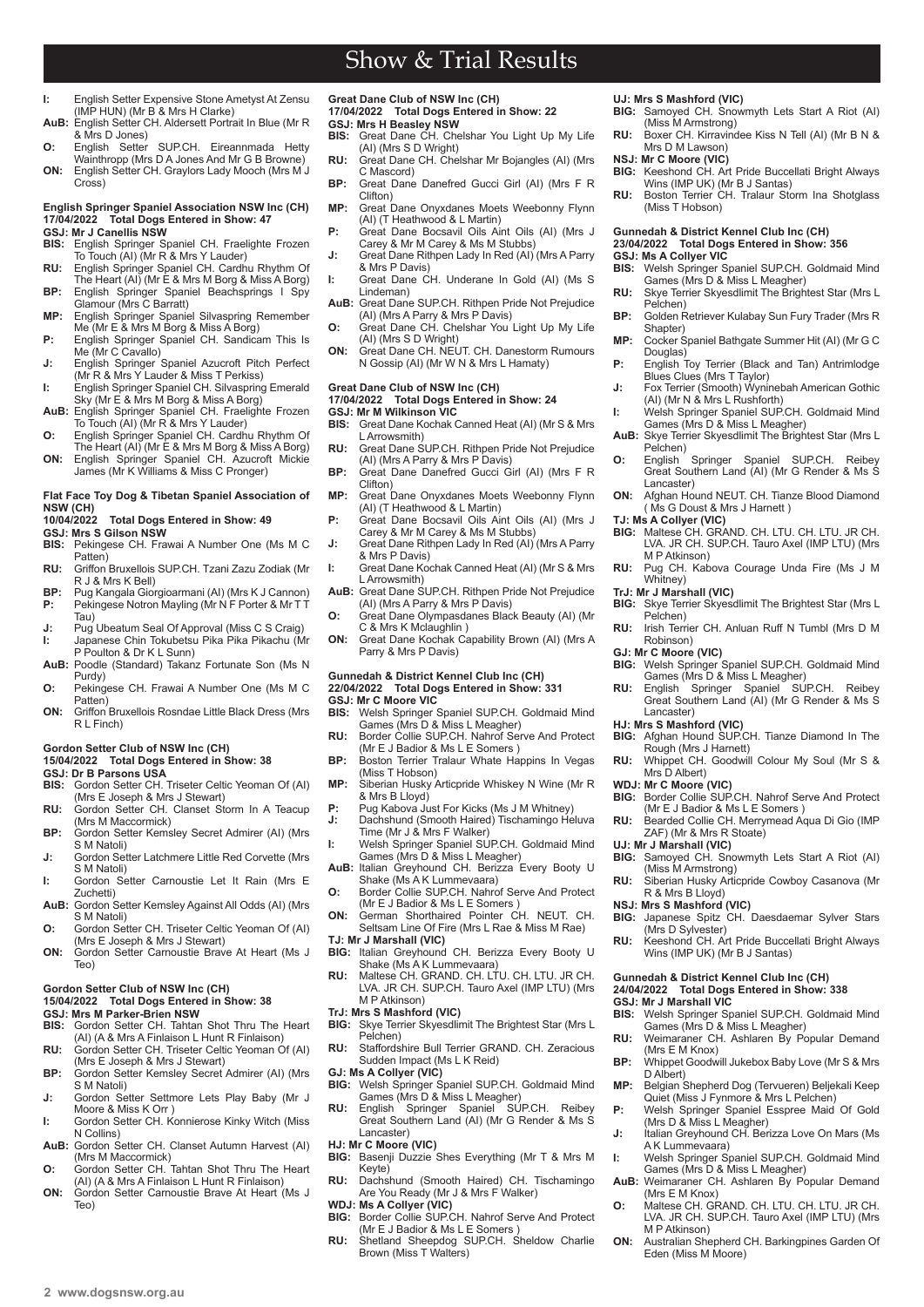# Show & Trial Results

#### **TJ: Mrs S Mashford (VIC)**

- **BIG:** Maltese CH. GRAND. CH. LTU. CH. LTU. JR CH. LVA. JR CH. SUP.CH. Tauro Axel (IMP LTU) (Mrs M P Atkinson)
- **RU:** Italian Greyhound CH. Berizza Love On Mars (Ms A K Lummevaara)
- 
- **TrJ: Mr C Moore (VIC) Skye Terrier Skyesdlimit The Brightest Star (Mrs L)** Pelchen)
- **RU:** Fox Terrier (Smooth) SUP.CH. Wyninebah Helter Skelter (AI) (Mr N & Mrs L Rushforth)
- **GJ: Mr J Marshall (VIC)**<br>**BIG:** Welsh Springer Sp
- **BIG:** Welsh Springer Spaniel SUP.CH. Goldmaid Mind Games (Mrs D & Miss L Meagher) **RU:** Weimaraner CH. Ashlaren By Popular Demand
- (Mrs E M Knox)
- **HJ: Ms A Collyer (VIC)**
- **BIG:** Beagle Rossut Primula (IMP UK) (Ms S A Fraser)<br>**RU:** Dachshund (Smooth Haired) SUP.CH. **RU:** Dachshund (Smooth Haired) SUP.CH. Tischamingo Indian Outlaw (AI) (Mr J & Mrs F Walker)
- **WDJ: Mr J Marshall (VIC)**
- **BIG:** Australian Shepherd CH. Goldmaid Bet On The Black (Miss A Meagher) **RU:** Border Collie SUP.CH. Nahrof Serve And Protect
- (Mr E J Badior & Ms L E Somers )
- **UJ: Mr C Moore (VIC)**
- **BIG:** Bernese Mountain Dog CH. Branbern Rubiks Cube (Mrs M Murray)
- **RU:** Samoyed CH. Samayah Hallelujah Moonstar (AI) (Mrs J Wales & Miss L Abramich)
- 
- **NSJ: Ms A Collyer (VIC) BIG:** Keeshond CH. Art Pride Buccellati Bright Always Wins (IMP UK) (Mr B J Santas) **RU:** Japanese Spitz CH. Daesdaemar Sylver Stars
- (Mrs D Sylvester)
- **Hungarian Vizsla Club of NSW Inc (CH)**

#### **16/04/2022 Total Dogs Entered in Show: 24 GSJ: Mrs J Montford NSW**

- **BIS:** Hungarian Vizsla Goldchief High Voltage (Mrs L Schultze)
- **RU:** Hungarian Vizsla CH. Graebrook All About Soul (Graebrook Kennels)
- **BP:** Hungarian Vizsla Bushgold Dawns Southrn Aurora (Mrs P Rudd)
- **MP:** Hungarian Vizsla Riversby Princess Auroras Kiss (Ms M Sparkes) **P:** Hungarian Vizsla Graebrook Rebel Withouta
- Cause (Graebrook Kennels) **J:** Hungarian Vizsla Riversby Solaris Calypso (Miss
- S Ward) **I:** Hungarian Vizsla Hubertus Show More (Mrs A
- Pali) **AuB:** Hungarian Vizsla Riversby Chiquitita (Ms M Kenez)
- **O:** Hungarian Vizsla Goldchief High Voltage (Mrs L Schultze)

## **Irish Setter Association of NSW Inc (CH)**

**16/04/2022 Total Dogs Entered in Show: 24 GSJ: Dr B Parsons USA**

- **BIS:** Irish Setter Rhiannon Red Knickers (Mr P Middleton & Ms J Salvestrin )
- **RU:** Irish Setter CH. Eireannmada Well Meet Again (Mr G B Browne) **BP:** Irish Setter Eireannmada Easy Does It (Mr G B
- Browne) **P:** Irish Setter Eireannmada From Now On (Mr G B
- Browne) **J:** Irish Setter Eireannmada Hit The Jackpot (Mr G B
- Browne) **I:** Irish Setter CH. Eireannmada Well Meet Again (Mr G B Browne)
- **AuB:** Irish Setter Eirean Time After Thyme (AI) (Mrs J Stewart)
- **O:** Irish Setter Rhiannon Red Knickers (Mr P Middleton & Ms J Salvestrin )
- **ON:** Irish Setter CH. Comhluader Sweet Caroline (Mrs S Natoli & Miss N Collins)

#### **Jack Russell Terrier Club of NSW Inc (CH)**

**16/04/2022 Total Dogs Entered in Show: 39**

**2 www.dogsnsw.org.au DOGS NSW Results received March 2022 3**

- **GSJ: Mrs G Gulbransen NZL<br>BIS:** Jack Russell Terrier Kris **BIS:** Jack Russell Terrier Krisbos Nothing But Trouble At Huntly An Ch 19 (Mrs R Taylor, Mrs A Knight, Mr S And Ms B Mills, Connollys) **RU:** Jack Russell Terrier CH. Whatajack Time Is
- Precious (Mr G J Butler)
- **BP:** Jack Russell Terrier Joelleigh Diamonds Shinebright (Mrs L Musgrove) **MP:** Jack Russell Terrier Whatajack Queen Of Hearts
- (Mr G J Butler) **P:** Jack Russell Terrier Whatajack Ace Of Hearts (Mr
- G J Butler)
- **J:** Jack Russell Terrier Kadama In The Spotlight (Mrs D I & Miss A M Aldridge)
- **I:** Jack Russell Terrier CH. Whatajack Time Is Precious (Mr G J Butler) **AuB:** Jack Russell Terrier CH. Whatajack Lady Gaga
- (Mr G J Butler) **O:** Jack Russell Terrier Krisbos Nothing But Trouble At Huntly An Ch 19 (Mrs R Taylor, Mrs A Knight, Mr S And Ms B Mills, Connollys)
- **ON:** Jack Russell Terrier CH. Mindura My Way Or No Way (Mrs B Smith)
- **Miniature Pinscher Club of NSW (CH)**

#### **10/04/2022 Total Dogs Entered in Show: 21**

- **GSJ: Mr L Bradney NSW BIS:** Miniature Pinscher Marniechar Devill Wears Prada (Ms K M Potts) **RU:** Miniature Pinscher CH. Yalike Now You See It
- (Mrs D & Mr G O''Donnell)
- **BP:** Miniature Pinscher Bascena Little Miss Fabulous (Mr S Cooper & Miss D Poyzer) **MP:** Miniature Pinscher Weronar Delta Diamond (AI)
- (Mr S Cooper & Miss D Poyzer) **J:** Miniature Pinscher CH. Marniechar Marty Mcfly
- (Mrs K J Copeland) **I:** Miniature Pinscher Marniechar Devill Wears
- Prada (Ms K M Potts)
- **AuB:** Miniature Pinscher CH. Weeacre Franky Goes Tobocsavil (Mr M & Mrs J Carey) **O:** Miniature Pinscher CH. Yalike Now You See It
- (Mrs D & Mr G O''Donnell)
- **ON:** Miniature Pinscher CH. Brandyark Falldogbombs Themoon (AI) (Mrs D & Mr G O''Donnell)

#### **Moree Kennel Club Inc (CH)**

## **25/03/2022 Total Dogs Entered in Show: 422 GSJ: Mr M Yates QLD**

- **BIS:** Welsh Springer Spaniel SUP.CH. Goldmaid Mind Games (Mrs D & Miss L Meagher)
- **RU:** Poodle (Standard) SUP.CH. Jurado Rocket Man For Wazzky (Mrs K Ritter & Ms E Maitland)
- **BP:** Whippet Goodwill In The Hot Seat (Miss S Hampton & Mr S & Mrs D Albert)
- **MP:** Cocker Spaniel Sandtoys Wicked Kisses (Mrs T & Miss C Johnson)
- **P:** Shih Tzu CH. Tzuave Careful Wat U Witch For (Mr J M Brown)
- **J:** Dalmatian Starswept Meko (AI) (Mrs T Taylor)<br>**I:** Welsh Springer Spaniel SUP.CH. Goldmaid M Welsh Springer Spaniel SUP.CH. Goldmaid Mind
- Games (Mrs D & Miss L Meagher) **AuB:** Finnish Lapphund CH. Snofyre Omg Oh What
- Kaos (Ms C Fitzgerald)
- **O:** Poodle (Standard) SUP.CH. Jurado Rocket Man For Wazzky (Mrs K Ritter & Ms E Maitland) **ON:** Schipperke GRAND. CH. NEUT. CH. Monterrez
- Star Quality (Miss B Beves & Miss N Estatheo) **TJ: Mrs V Schneider (QLD)**
- **BIG:** English Toy Terrier (Black and Tan) Antrimlodge Blues Clues (Mrs T Taylor) **RU:** Australian Silky Terrier GRAND. CH. Balkana
- Under The Influence (Mr J W Camac)
- 
- **TrJ: Ms M Schelbach (QLD) BIG:** Lakeland Terrier CH. ME. CH. Kajsenborg'S Special Offer (IMP DEN) (Mr W C Mowles) **RU:** Irish Terrier CH. Anluan Ruff N Tumbl (Mrs D M
- Robinson)
- **GJ: Mrs S Bruno (QLD) BIG:** Welsh Springer Spaniel SUP.CH. Goldmaid Mind Games (Mrs D & Miss L Meagher)
- **RU:** Cocker Spaniel Sandtoys Rockett Man (Mrs T Peacock & Miss N Lane & Mrs S Lane)
- **HJ: Mrs R Seare (QLD)**
- **BIG:** Borzoi Dorsca Mystic Carnival (Miss S L Hampton)<br>**RU:** Afghan Hound SUP.CH. Tianze Diamond In The **RU:** Afghan Hound SUP.CH. Tianze Diamond In The Rough (Mrs J Harnett)
- 
- **WDJ: Mrs R Seare (QLD) BIG:** Border Collie CH. Nahrof Serve And Protect (Mr E
- J Badior & Ms L E Somers )
- **RU:** Finnish Lapphund CH. Snofyre Omg Oh What Kaos (Ms C Fitzgerald)
- **UJ: Mrs V Schneider (QLD) BIG:** Siberian Husky AM. CH. CAN.CH. CH. Zaltana My Snowmist (IMP CAN) (Mr R & Mrs B Lloyd)
- **RU:** Samoyed CH. Apolar Lovin Sweet Revenge (AI) (Mrs J M Wales)
- 
- **NSJ: Mr M Yates (QLD) BIG:** Poodle (Standard) SUP.CH. Jurado Rocket Man For Wazzky (Mrs K Ritter & Ms E Maitland) **RU:** Dalmatian Starswept Meko (AI) (Mrs T Taylor)
- 

### **Moree Kennel Club Inc (CH)**

**26/03/2022 Total Dogs Entered in Show: 456 GSJ: Mrs R Seare QLD**<br>**BIS:** Poodle (Standard)

- **BIS:** Poodle (Standard) SUP.CH. Jurado Rocket Man For Wazzky (Mrs K Ritter & Ms E Maitland) **RU:** Skye Terrier Skyesdlimit The Brightest Star (Mrs L
- Pelchen) **BP:** Welsh Springer Spaniel Mycroft Must Be Lewys (AI) (Mrs S J Brackman)
- **MP:** Siberian Husky Articpride Champagne N Whiskey (Mr R & Mrs B Lloyd) **P:** Lhasa Apso Zaland When The Stars Shine (Miss
- B Beves & Miss N Estatheo) **J:** Keeshond Hunkeedori Anglin N Danglin (AI) (Ms K

**I:** Welsh Springer Spaniel SUP.CH. Goldmaid Mind Games (Mrs D & Miss L Meagher) **AuB:** Skye Terrier Skyesdlimit The Brightest Star (Mrs L

**O:** Poodle (Standard) SUP.CH. Jurado Rocket Man For Wazzky (Mrs K Ritter & Ms E Maitland) **ON:** Australian Shepherd CH. Barkingpines Garden Of

**BIG:** Pug CH. Kabova Stand My Ground (Ms J M

**RU:** Australian Silky Terrier GRAND. CH. Balkana Under The Influence (Mr J W Camac)

**RU:** Irish Terrier CH. Anluan Ruff N Tumbl (Mrs D M

**BIG:** Welsh Springer Spaniel SUP.CH. Goldmaid Mind Games (Mrs D & Miss L Meagher) **RU:** Cocker Spaniel CH. Sandtoys Wotutalkinbout Willis (Miss N & Mrs S Lane & Miss K Willis)

**BIG:** Afghan Hound SUP.CH. Tianze Diamond In The Rough (Mrs J Harnett) **RU:** Dachshund (Smooth Haired) CH. Tischamingo The Last Cab (AI) (Mr J & Mrs F Walker) **WDJ: Mrs S Bruno (QLD) BIG:** Shetland Sheepdog SUP.CH. Sheldow Charlie

**RU:** Old English Sheepdog CH. Woolebull Up Country Girl (Mr P & Mrs S Evans & Mrs P Hartwell) **UJ: Ms M Schelbach (QLD) BIG:** Siberian Husky AM. CH. CAN.CH. CH. Zaltana My Snowmist (IMP CAN) (Mr R & Mrs B Lloyd) **RU:** Siberian Husky CH. Taejaan Storm Ina Teacup

**BIG:** Poodle (Standard) SUP.CH. Jurado Rocket Man For Wazzky (Mrs K Ritter & Ms E Maitland) **RU:** Keeshond CH. Hunkeedori Ta Daaaaaaahhhhhhh

**BIS:** Finnish Lapphund CH. Snofyre Omg Oh What

**RU:** Poodle (Standard) SUP.CH. Jurado Rocket Man For Wazzky (Mrs K Ritter & Ms E Maitland) **BP:** Siberian Husky Taejaan Second Time Around (Miss & Mrs Lane & Mrs Rule-Steele & Mrs Burton

**MP:** Cocker Spaniel Sandtoys Wicked Kisses (Mrs T & Miss C Johnson) **P:** Irish Wolfhound CH. Maclaomainn Derrys Dream (AI) (Mrs R Moss & Mr A Brooker) **J:** Bull Terrier (Miniature) Chrysaliss Shes Gotta Gun

**I:** Welsh Springer Spaniel SUP.CH. Goldmaid Mind Games (Mrs D & Miss L Meagher) **AuB:** Finnish Lapphund CH. Snofyre Omg Oh What Kaos (Ms C Fitzgerald) **O:** Poodle (Standard) SUP.CH. Jurado Rocket Man For Wazzky (Mrs K Ritter & Ms E Maitland) **ON:** Finnish Lapphund GRAND. CH. NEUT. CH. Orical Juhaofarcadia (AI) ET. WPD. (Miss K Innes)

**BIG:** Australian Silky Terrier GRAND. CH. Balkana Under The Influence (Mr J W Camac) **RU:** Pug CH. Kabova Stand My Ground (Ms J M

**BIG:** Skye Terrier Skyesdlimit The Brightest Star (Mrs L

**RU:** Bedlington Terrier CH. Fioralainn Laoch Mor (Mrs

**BIG:** Cocker Spaniel Sandtoys Rockett Man (Mrs T Peacock & Miss N Lane & Mrs S Lane) **RU:** Welsh Springer Spaniel SUP.CH. Goldmaid Mind

**BIG:** Afghan Hound CH. Tianze Red Hot Chilli Kisses

**RU:** Irish Wolfhound CH. Maclaomainn Derrys Dream (AI) (Mrs R Moss & Mr A Brooker)

**BIG:** Finnish Lapphund CH. Snofyre Omg Oh What

Games (Mrs D & Miss L Meagher)

**27/03/2022 Total Dogs Entered in Show: 424**

**BIG:** Skye Terrier Skyesdlimit The Brightest Star (Mrs L

Santas)

Pelchen)

Whitney)

**TrJ: Mr M Yates (QLD)**

Pelchen)

Robinson) **GJ: Mrs V Schneider (QLD)**

**HJ: Mrs S Bruno (QLD)**

Brown (Miss T Walters)

(AI) (Mrs N J Rule-Steele)

**NSJ: Mrs R Seare (QLD)**

ET. (Ms K Santas) **Moree Kennel Club Inc (CH)** 

**GSJ: Mrs V Schneider QLD**

& Miss Willis)

(Miss N Southam)

**TJ: Mrs S Bruno (QLD)**

Whitney) **TrJ: Mrs R Seare (QLD)**

Pelchen)

E Clarke) **GJ: Ms M Schelbach (QLD)**

**HJ: Mr M Yates (QLD)**

(Mrs J Harnett)

**WDJ: Mr M Yates (QLD)**

Kaos (Ms C Fitzgerald)

Kaos (Ms C Fitzgerald)

Eden (Miss M Moore) **TJ: Ms M Schelbach (QLD)**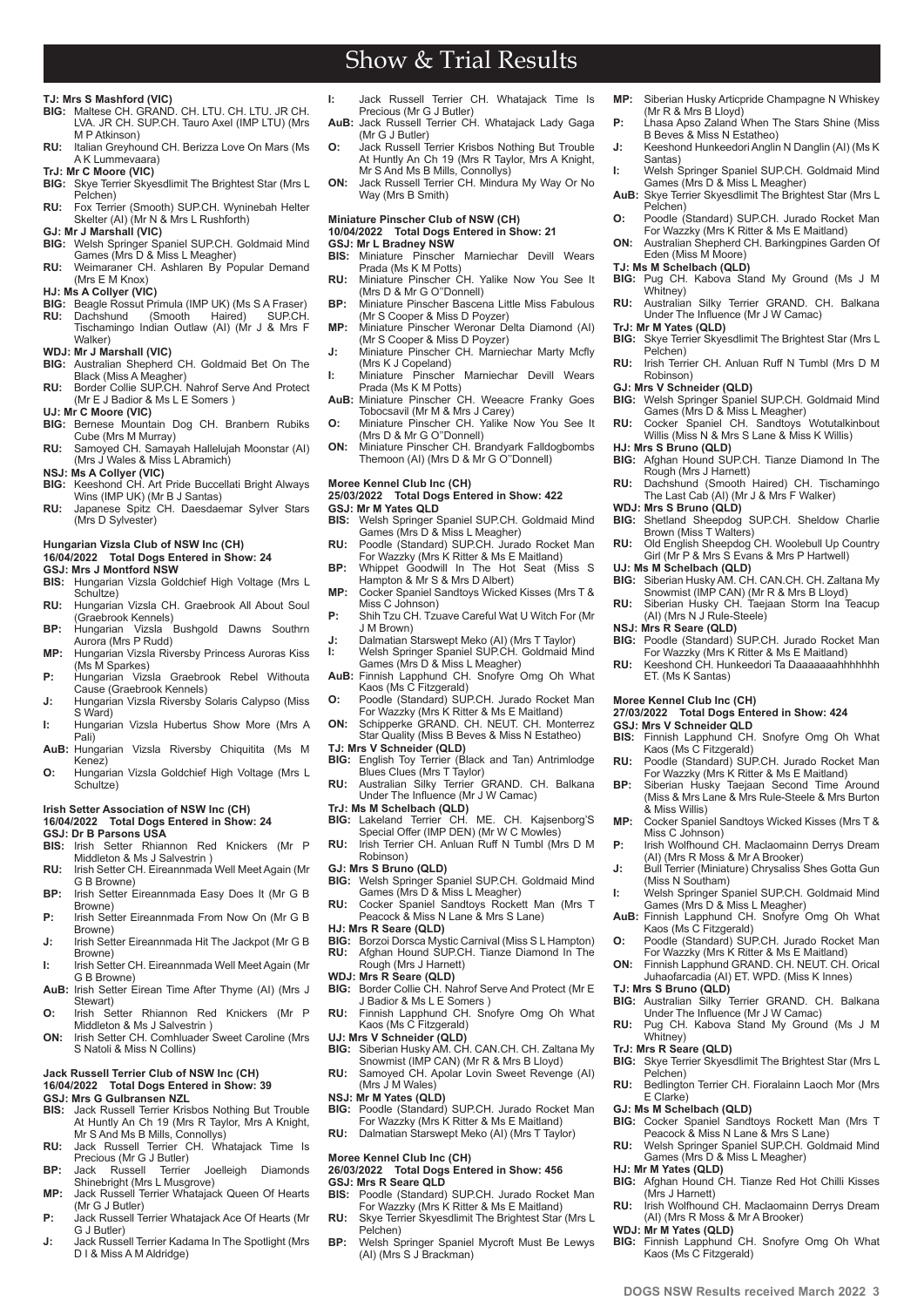- **RU:** Australian Shepherd SUP.CH. Goldmaid Spectacular Bid (Mrs D & Miss L Meagher)
- **UJ: Mrs S Bruno (QLD)** Samoyed CH. Apolar Presidents Quest (AI) (Mrs J M Wales)
- **RU:** Rottweiler CH. Ebonhaus Razzle Dazzle (Mr I & Mrs D Mclean)
- **NSJ: Mrs V Schneider (QLD)**
- **BIG:** Poodle (Standard) SUP.CH. Jurado Rocket Man For Wazzky (Mrs K Ritter & Ms E Maitland) **RU:** Shih Tzu CH. Tzuave Careful Wat U Witch For (Mr
- J M Brown)

### **New England Ladies Kennel Club (CH)**

## **25/03/2022 Total Dogs Entered in Show: 424**

- **GSJ: Mrs S Bruno QLD**<br>**BIS:** Keeshond CH. Hun
- **BIS:** Keeshond CH. Hunkeedori Ta Daaaaaaahhhhhhh ET. (Ms K Santas)
- **RU:** Afghan Hound SUP.CH. Tianze Diamond In The Rough (Mrs J Harnett)
- **BP:** Welsh Springer Spaniel Mycroft Must Be Lewys (AI) (Mrs S J Brackman)
- **MP:** German Spitz (Mittel) Fyreburst Super Trouper (Miss K Innes & Mrs D Armstrong) **P:** Shih Tzu CH. Tzuave Careful Wat U Witch For (Mr
- J M Brown) **J:** Bull Terrier (Miniature) Chrysaliss Shes Gotta Gun
- (Miss N Southam) **I:** Shetland Sheepdog Lochwind Kopyright (Mrs T
- Ferguson & Ms D Lennard) **AuB:** Keeshond CH. Hunkeedori Ta Daaaaaaahhhhhhh
- ET. (Ms K Santas) **O:** Old English Sheepdog CH. Woolebull Up Country
- Girl (Mr P & Mrs S Evans & Mrs P Hartwell) **ON:** Finnish Lapphund GRAND. CH. NEUT. CH. Orical Juhaofarcadia (AI) ET. WPD. (Miss K Innes)
- 
- **TJ: Mr M Yates (QLD) BIG:** Havanese CH. Karyme Funky Spaceman (Ms G Ransom)
- **RU:** Pug CH. Maskerade Guess Who (Mrs D Cummings)
- **TrJ: Mrs V Schneider (QLD)**
- **BIG:** Irish Terrier CH. Anluan Ruff N Tumbl (Mrs D M Robinson)
- **RU:** Bull Terrier (Miniature) Chrysaliss Shes Gotta Gun (Miss N Southam)
- **GJ: Mrs R Seare (QLD)**
- **BIG:** Cocker Spaniel CH. Sandtoys Wotutalkinbout Willis (Miss N & Mrs S Lane & Miss K Willis) **RU:** Golden Retriever Harvikgold Strike True CCD.
- RN. (Mrs V Harris)
- **HJ: Ms M Schelbach (QLD)**<br>**BIG:** Afghan Hound SUP.CI
- **BIG:** Afghan Hound SUP.CH. Tianze Diamond In The Rough (Mrs J Harnett) **RU:** Irish Wolfhound CH. Maclaomainn Derrys Dream
- (AI) (Mrs R Moss & Mr A Brooker)
- **WDJ: Ms M Schelbach (QLD)**
- **BIG:** Finnish Lapphund CH. Snofyre Omg Oh What
- Kaos (Ms C Fitzgerald) **RU:** Shetland Sheepdog SUP.CH. Sheldow Charlie Brown (Miss T Walters)
- 
- **UJ: Mr M Yates (QLD) BIG:** Bullmastiff CH. Blaqveil Lorenzo Saint John (Mrs N Hooper & Ms T Szentes) **RU:** Samoyed CH. Apolar Presidents Quest (AI) (Mrs J
- M Wales) **NSJ: Mrs S Bruno (QLD)**
- **BIG:** Keeshond CH. Hunkeedori Ta Daaaaaaahhhhhhh
- ET. (Ms K Santas) **RU:** Lhasa Apso CH. Zaland Bourne Legacy (Miss B
- Beves & Miss N Estatheo)

#### **New England Ladies Kennel Club (CH) 26/03/2022 Total Dogs Entered in Show: 450**

- **GSJ: Ms M Schelbach QLD**
- **BIS:** Poodle (Standard) SUP.CH. Jurado Rocket Man For Wazzky (Mrs K Ritter & Ms E Maitland)
- **RU:** Finnish Lapphund CH. Snofyre Omg Oh What Kaos (Ms C Fitzgerald)
- **BP:** Griffon Bruxellois Nevafollo Bertie Botts (Miss A Barber)
- **MP:** Cocker Spaniel Sandtoys Wicked Kisses (Mrs T & Miss C Johnson) **P:** Irish Wolfhound CH. Maclaomainn Derrys Dream
- (AI) (Mrs R Moss & Mr A Brooker) **J:** Bull Terrier (Miniature) Chrysaliss Shes Gotta Gun
- (Miss N Southam)
- **I:** Belgian Shepherd Dog (Groenendael) CH. Belginoz Kislany (AI) (Mrs T Richards & Mrs L Trotter) **AuB:** Finnish Lapphund CH. Snofyre Omg Oh What
- Kaos (Ms C Fitzgerald) **O:** Poodle (Standard) SUP.CH. Jurado Rocket Man
- For Wazzky (Mrs K Ritter & Ms E Maitland) **ON:** Australian Shepherd CH. Barkingpines Garden Of

Eden (Miss M Moore)

#### **TJ: Mrs R Seare (QLD)**

**BIG:** Pug CH. Kabova Stand My Ground (Ms J M Whitney) **RU:** Cavalier King Charles Spaniel Chevalove Lady Madonna (Mr K & Mrs M Munro )

Show & Trial Results

- **TrJ: Mrs S Bruno (QLD)**
- **BIG:** Skye Terrier Skyesdlimit The Brightest Star (Mrs L Pelchen)
- **RU:** Irish Terrier CH. Anluan Ruff N Tumbl (Mrs D M Robinson) **GJ: Mr M Yates (QLD)**
- 
- **BIG:** Welsh Springer Spaniel SUP.CH. Goldmaid Mind Games (Mrs D & Miss L Meagher) **RU:** Cocker Spaniel Sandtoys Rockett Man (Mrs T Peacock & Miss N Lane & Mrs S Lane)
- 
- **HJ: Mrs V Schneider (QLD)**<br>**BIG:** Irish Wolfhound CH. Maclaomainn Derrys Dream<br>(AI) (Mrs R Moss & Mr A Brooker)
- **RU:** Afghan Hound SUP.CH. Tianze Diamond In The Rough (Mrs J Harnett)
- 
- **WDJ: Mrs V Schneider (QLD) BIG:** Finnish Lapphund CH. Snofyre Omg Oh What Kaos (Ms C Fitzgerald)
- **RU:** Shetland Sheepdog SUP.CH. Sheldow Charlie Brown (Miss T Walters)
- **UJ: Mrs R Seare (QLD)**
- **BIG:** Bernese Mountain Dog Grandessa Casanova (Mrs M Murray) **RU:** Dobermann CH. Bravadobe U Dont Own Me (IMP
- NZL) (Bravadobe Dobermanns)
- **NSJ: Ms M Schelbach (QLD)**
- **BIG:** Poodle (Standard) SUP.CH. Jurado Rocket Man For Wazzky (Mrs K Ritter & Ms E Maitland) **RU:** Shih Tzu CH. Tzuave Careful Wat U Witch For (Mr
- J M Brown)

#### **New England Ladies Kennel Club (CH) 23/04/2022 Total Dogs Entered in Show: 364**

## **GSJ: Mrs S Mashford VIC**

- **MISS C MUSSING COMPTERED COMPTS COMMUNIST CH. LTU. JR CH.** LVA. JR CH. SUP.CH. Tauro Axel (IMP LTU) (Mrs M P Atkinson)
- **RU:** Skye Terrier Skyesdlimit The Brightest Star (Mrs L Pelchen)
- **BP:** Schnauzer (Miniature) Nellabah Eskimo Jo (Mrs J Goodwin)
- **MP:** Belgian Shepherd Dog (Tervueren) Beljekali Keep Quiet (Miss J Fynmore & Mrs L Pelchen)
- **P:** Pug Kabova Just For Kicks (Ms J M Whitney)<br>**J:** Weimaraner Ashlaren Whoops A Daisy (Mrs **J:** Weimaraner Ashlaren Whoops A Daisy (Mrs E M
- Knox) **I:** Welsh Springer Spaniel SUP.CH. Goldmaid Mind
- Games (Mrs D & Miss L Meagher) **AuB:** Skye Terrier Skyesdlimit The Brightest Star (Mrs L
- Pelchen) **O:** Maltese CH. GRAND. CH. LTU. CH. LTU. JR CH. LVA. JR CH. SUP.CH. Tauro Axel (IMP LTU) (Mrs
- M P Atkinson) **ON:** Golden Retriever CH. Aubairn In Rapsches (Mr N & Mrs C Wolverson)
- 
- **TJ: Mr C Moore (VIC) BIG:** Maltese CH. GRAND. CH. LTU. CH. LTU. JR CH. LVA. JR CH. SUP.CH. Tauro Axel (IMP LTU) (Mrs M P Atkinson)
- **RU:** Pug CH. Maskerade Guess Who (Mrs D Cummings)
- 
- **TrJ: Ms A Collyer (VIC) BIG:** Skye Terrier Skyesdlimit The Brightest Star (Mrs L Pelchen)
- **RU:** Fox Terrier (Smooth) SUP.CH. Wyninebah Helter Skelter (AI) (Mr N & Mrs L Rushforth)
- **GJ: Mrs S Mashford (VIC) BIG:** Welsh Springer Spaniel SUP.CH. Goldmaid Mind
- Games (Mrs D & Miss L Meagher) **RU:** Weimaraner Ashlaren Whoops A Daisy (Mrs E M
- Knox)
- **HJ: Mr J Marshall (VIC)**<br>**BIG:** Dachshund (Smooth **BIG:** Dachshund (Smooth Haired) SUP.CH. Tischamingo Indian Outlaw (AI) (Mr J & Mrs F
- Walker) **RU:** Whippet CH. Goodwill Under Pressure (Mr S & Mrs D Albert)
- **WDJ: Mrs S Mashford (VIC)**
- **BIG:** Shetland Sheepdog SUP.CH. Sheldow Charlie Brown (Miss T Walters)
- **RU:** Bearded Collie CH. Merrymead Aqua Di Gio (IMP ZAF) (Mr & Mrs R Stoate)
- **UJ: Ms A Collyer (VIC)**
- **BIG:** Samoyed CH. Snowmyth Lets Start A Riot (AI) (Miss M Armstrong) **RU:** Siberian Husky Articpride Yellowstone Cowboy
- (AI) (Mr R & Mrs B Lloyd)
- **NSJ: Mr J Marshall (VIC) BIG:** Keeshond CH. Art Pride Buccellati Bright Always
	- Wins (IMP UK) (Mr B J Santas)

**RU:** Lhasa Apso Neokarma Kens Karate Klub (Mr M & Mrs C Dwyer )

**BIS:** Poodle (Miniature) Montaires Beautiful Beastie

**RU:** Poodle (Standard) AM. CH. CH. Piedmont'S High<br>Roller (IMP USA) (Mrs R & Mr B Wistuba) **BP:** Poodle (Toy) Schau The Blacklist (Ms S A

**MP:** Poodle (Toy) Czamac Barbarella At (Mrs G Stynes-Mcilrath & Mrs J Sculac) **P:** Poodle (Miniature) Pudelicious Lunar Eclipse (Mrs

**J:** Poodle (Standard) Evoluer Whole Lot Of Glam (Mr

**I:** Poodle (Miniature) CH. Coifico Magic Happens (Mr K Skywalker) **AuB:** Poodle (Toy) CH. Beddydane High Society (Ms L

**O:** Poodle (Miniature) Montaires Beautiful Beastie (Mrs J L Mackenzie) **ON:** Poodle (Toy) NEUT. CH. Sweetooth Music Ofthe Night (Ms L M Boyd)

**BIG:** BIG: NETT<br>Saluki CH. Pazada Keeping Up Appearances (AI) (Mr & Mrs Russell & Mr & Mrs Bazzocco) **RU:** Saluki SUP.CH. Itsozi The Jewel Thief (Mr C & Mrs

**J:** Saluki CH. Tiana Let The Magic Begin (Mr C & Mrs

**I:** Saluki CH. Pazada Keeping Up Appearances (AI) (Mr & Mrs Russell & Mr & Mrs Bazzocco) **AuB:** Saluki CH. Catonam Wyld Affair (AI) (Mr A W &

**O:** Saluki SUP.CH. Itsozi The Jewel Thief (Mr C & Mrs

**ON:** Saluki CH. FC Skyzar Cant Stop The Feeling JC.

**BIS:** Irish Setter CH. Rhiannon Code Red (Mrs M &

**RU:** Gordon Setter SUP.CH. Triseter Celtic Tartan (Mrs

**BP:** Gordon Setter Kemsley Secret Admirer (AI) (Mrs

**P:** English Setter CH. Bendeela Spring Affair (Mr P

**J:** Irish Setter Brodruggan French Connection (Mrs J

**I:** Irish Setter Eireannmada Life On Mars (AI) (Mr G

**AuB:** English Setter CH. Aldersett Portrait In Blue (Mr R & Mrs D Jones) **O:** Irish Setter CH. Rhiannon Code Red (Mrs M &

**ON:** English Setter CH. Graylors Lady Mooch (Mrs M J

**RU:** Siberian Husky CH. Taejaan Rogue One (AI) (N Rule-Steele & M Burton & A Taylor & S Turay) **BP:** Siberian Husky Taejaan The Scarlet Witch (N Rule-Steele & M Burton & A Taylor & S Turay) **P:** Siberian Husky Articpride Rose All Day (Mr R &

**J:** Siberian Husky CH. Wolfgirl Winter Storm (Ms N

**I:** Siberian Husky CH. Taejaan How The West Was Won (AI) (N Rule-Steele & M Burton & A Taylor &

**AuB:** Siberian Husky CH. Taejaan Storm Ina Teacup

**O:** Siberian Husky CH. Taejaan Rogue One (AI) (N Rule-Steele & M Burton & A Taylor & S Turay) **ON:** Siberian Husky Rahza Fear The Destroyer (Miss

**BIS:** Siberian Husky Rahza Sky Song At (Miss S

**BIS:** Siberian Husky CH. Taejaan How The West Was Won (AI) (N Rule-Steele & M Burton & A Taylor &

**16/04/2022 Total Dogs Entered in Show: 73**

**15/04/2022 Total Dogs Entered in Show: 34**

S Kearnes & Mrs B Mougios)

**15/04/2022 Total Dogs Entered in Show: 36**

**Poodle Club of NSW Inc (CH)** 

**GSJ: Mrs G Gulbransen NZL<br>BIS:** Poodle (Miniature) Mor

Sandmann)

Z Bywater)

F Stone)

**Saluki Club of NSW Inc (CH)** 

**GSJ: Mr R Barter NSW<br>BIS:** Saluki CH Pazada

G Arkell)

G Arkell)

G Arkell)

**GSJ: Mr R Lowe TAS**

Miss J Scott )

M M Thomas)

S M Natoli)

Terrett)

Stewart)

B Browne)

Miss J Scott )

**Siberian Husky Club of NSW Inc (CH) 15/04/2022 Total Dogs Entered in Show: 38**

Cross)

**GSJ: Mrs J Heard SA**

S Turay)

Mrs B Lloyd)

S Turay)

S Dalidakis)

**GSJ: Mr I Luke VIC**

Dalidakis)

Tetley & Miss L Opbroek)

(AI) (Mrs N J Rule-Steele)

**Siberian Husky Club of NSW Inc (CH) 15/04/2022 Total Dogs Entered in Show: 39**

Mrs C A Smith)

(Miss N A Snerling) **Setter Club of NSW (CH)** 

(Mrs J L Mackenzie)

**4 www.dogsnsw.org.au DOGS NSW Results received March 2022 5**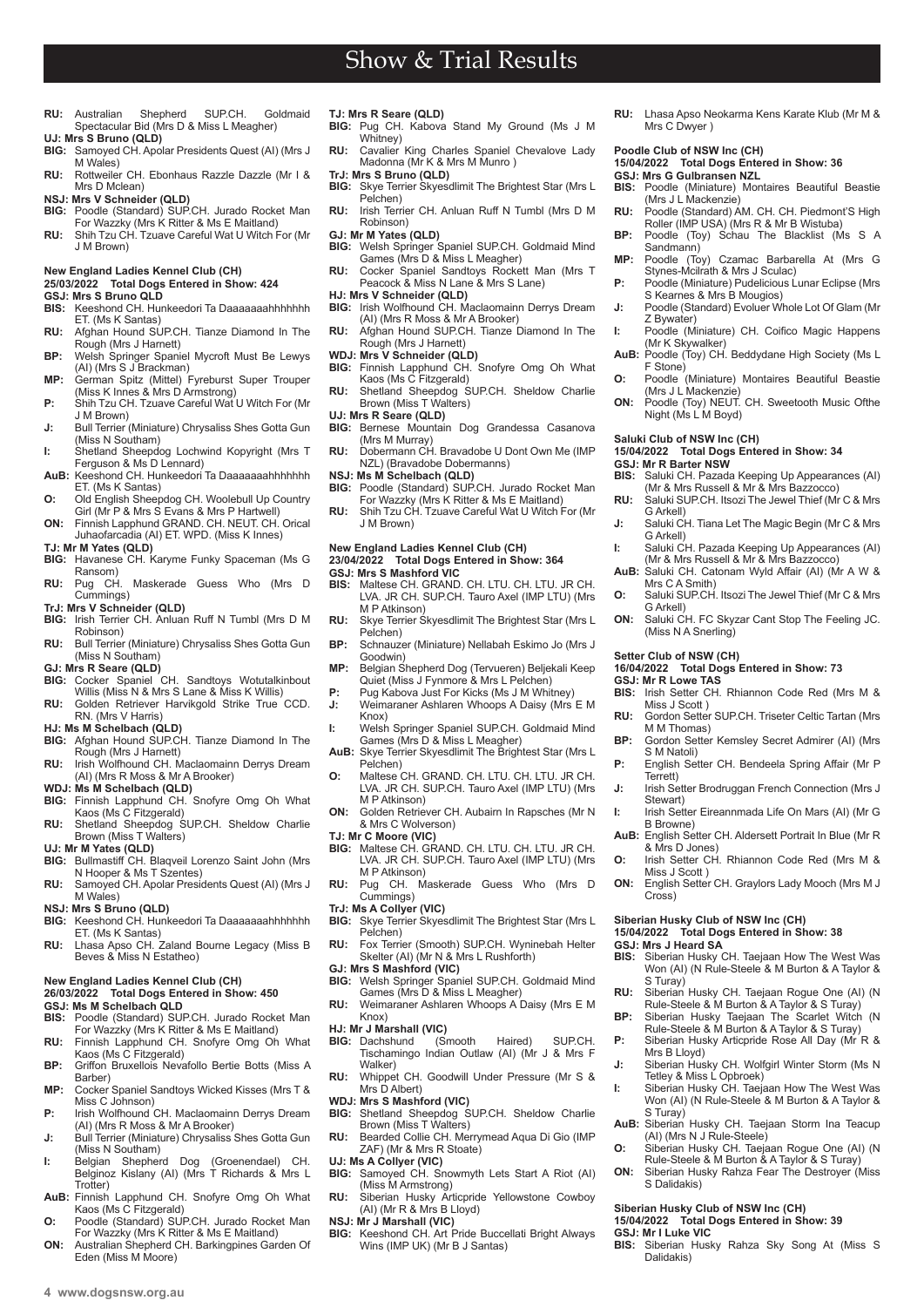- **RU:** Siberian Husky CH. Articpride Marjestic Everest (AI) (Mr R & Mrs B Lloyd)
- **BP:** Siberian Husky Taejaan The Scarlet Witch (N Rule-Steele & M Burton & A Taylor & S Turay) **P:** Siberian Husky Articpride Tennesse Whiskey (Mr
- R & Mrs B Lloyd) **J:** Siberian Husky Articpride Running The Storm (Mr
- R & Mrs B Lloyd) **I:** Siberian Husky CH. Taejaan How The West Was Won (AI) (N Rule-Steele & M Burton & A Taylor & S Turay)
- **AuB:** Siberian Husky Articpride Marjestic River (AI) (Mr R & Mrs B Lloyd)
- **O:** Australian Silky Terrier Mayesilk Tootsie (Ms J Zagami)
- **ON:** Siberian Husky NEUT. CH. Arcticpalace No Excuses (Mrs H Kite)

## **Sighthound Association (CH)**

### **16/04/2022 Total Dogs Entered in Show: 111**

- **GSJ: Mrs K McMahon VIC**
- **BIS:** Deerhound CH. Eilrig Tanzanite At Lainnir (AI) (Ms S G Waugh)
- **RU:** Azawakh C.I.B. SUP.CH. Imidiwan Amali (IMP POL) (Ms D Huon) **BP:** Afghan Hound Aviva Vampire Tetra (AI) (Mr P &
- Mrs R M Bacich)
- **MP:** Whippet Isilwane Sweetest Taboo (Mrs R A Kelly)<br>**P:** Whippet Ridgesetter Under Lock N Key (Mrs K A Whippet Ridgesetter Under Lock N Key (Mrs K A Cleave)
- **J:** Whippet Beauroi Pennies From Heaven (Mrs J E Moorby)
- **I:** Deerhound CH. Eilrig Tanzanite At Lainnir (AI) (Ms
- S G Waugh) **AuB:** Whippet CH. Ridgesetter Sunshine N Roses (Mr J M & Mrs T A Comerford)
- **O:** Azawakh C.I.B. SUP.CH. Imidiwan Amali (IMP POL) (Ms D Huon) **ON:** Whippet CH. Ryeford My Immortal (Mr G Swan)
- **Sporting Spaniel Society of NSW Inc (CH)**

## **15/04/2022 Total Dogs Entered in Show: 103 GSJ: Mr W Douglas VIC**

- **BIS:** Cocker Spaniel (American) SUP.CH. Azel Deal Or No Deal (Miss K Tranby & Azel Kennels) **RU:** Irish Water Spaniel CH. Waterboys All Shook Up
- (Miss M Grant & Ms P Smith)
- **BP:** Chihuahua (Smooth) Coluchi Cheeky Chi (Miss M Foster) **MP:** Cocker Spaniel Bathgate My Heart Skipt A Beat
- (AI) (Mr G C Douglas)
- **P:** Cocker Spaniel (American) Jettz Samamari Run The World (Mrs V Masterfield & Ms S Kaul) **J:** Welsh Springer Spaniel CH. Mycroft Miraquel (Mrs S J Brackman)
- 
- **I:** English Springer Spaniel Chatto Great Balls Of<br>Fire At Cardhu (IMP NZL) (Mrs R Stockham)<br>**AuB:** Irish Water Spaniel CH. Waterboys All Shook Up (Miss M Grant & Ms P Smith)
- **O:** Cocker Spaniel (American) SUP.CH. Azel Deal Or
- No Deal (Miss K Tranby & Azel Kennels) **ON:** Sussex Spaniel AM. CH. Castle'S Lady Of The Lake (IMP USA) (Mrs F & Miss D Coventry)

## **Sporting Spaniel Society of NSW Inc (CH) 15/04/2022 Total Dogs Entered in Show: 94 GSJ: Mr B Santas NSW**

- 
- **BIS:** Dalmatian Ottatella Anders (Mr D G Johnson) **RU:** Welsh Springer Spaniel SUP.CH. Goldmaid Dangerous Player (AI) (Mrs D & Miss L Meagher)
- **BP:** Field Spaniel Longbourn Dartagnan (N Draa)<br>**MP:** Welsh Springer Spaniel Mycroft Must Be Le
- Welsh Springer Spaniel Mycroft Must Be Lewys (AI) (Mrs S J Brackman)
- **P:** English Springer Spaniel CH. Sandicam This Is Me (Mr C Cavallo)
- **J:** English Springer Spaniel Sandicam My Obsession (Mr C Cavallo)
- **I:** Cocker Spaniel (American) Landmark Covergirl (Mr M Mitchell) **AuB:** Welsh Springer Spaniel SUP.CH. Goldmaid
- Dangerous Player (AI) (Mrs D & Miss L Meagher) **O:** Cocker Spaniel (American) CH. Staryanks Take A
- Chance On Me (Mrs D Wilkes & Mr M & Mrs P Clarke)
- **ON:** Sussex Spaniel AM. CH. Castle'S Lady Of The Lake (IMP USA) (Mrs F & Miss D Coventry)

## **The Dalmatian Club of NSW Inc (CH)**

- **16/04/2022 Total Dogs Entered in Show: 51**
- **GSJ: Ms D Boyle VIC**

**4 www.dogsnsw.org.au DOGS NSW Results received March 2022 5**

- Dalmatian SUP.CH. Krystaway Glitterati (Mr R & Mrs D Harbin) **RU:** Dalmatian SUP.CH. Ibadan Crowned Prince Of
- Crime (Mrs J, Miss A Janonis & Ms L Edmonds)
- **BP:** Dalmatian Thunderspot Shining Star (AI) (Mrs T Taylor)

**MP:** Dalmatian Krystaway Pink Cadillac (Mr R & Mrs D Harbin)

Show & Trial Results

- **P:** Dalmatian Paceaway Whata Girl Wants (Ms F Darling)
- **J:** Dalmatian CH. Starswept Meko (AI) (Mrs T Taylor)<br>**I:** Dalmatian CH. Krystaway Gloria Glamour (Mr R & Dalmatian CH. Krystaway Gloria Glamour (Mr R & Mrs D Harbin)
- **AuB:** Dalmatian SUP.CH. Krystaway Glitterati (Mr R & Mrs D Harbin)
- **O:** Dalmatian SUP.CH. Ibadan Crowned Prince Of Crime (Mrs J, Miss A Janonis & Ms L Edmonds)
- **ON:** Dalmatian CH. Starswept Siri (Ms K Britten & Mr M Morrissey)

## **The Pointer Club of NSW (CH)**

**16/04/2022 Total Dogs Entered in Show: 55 GSJ: Mrs L Diamanti NZL<br>BIS:** Pointer CH Onpoint A

- **BIS:** Pointer CH. Onpoint A Class Act (Mr G Munro)<br>**RU:** Pointer CH. Chesterhope Taste Of T Art (IMP N) **RU:** Pointer CH. Chesterhope Taste Of T Art (IMP NZL) (Miss A Teasdel)
- 
- **BP:** Pointer Rosenfeld Fire It Up (Mrs C Lowe) **MP:** Pointer Atease A Slice Of Heaven (Miss A Teasdel) **P:** Pointer CH. Chesterhope I Call T Shots (IMP NZL) (Mr B Threadgold-Wallace)
- **J:** Pointer CH. Onpoint A Class Act (Mr G Munro) **I:** Pointer Zensu Truth N Lies (IID) (Mr B & Mrs H
- Clarke) **O:** Pointer CH. Chesterhope Taste Of T Art (IMP NZL)
- (Miss A Teasdel) **ON:** Pointer CH. Admirana Point It Out (Mr D J & Mrs A
- J Lavercombe)

#### **The Pointer Club of NSW (CH) 17/04/2022 Total Dogs Entered in Show: 61**

# **GSJ: Dr B Parsons USA<br>BIS:** Pointer CH. Chester

- Pointer CH. Chesterhope Taste Of T Art (IMP NZL)
- (Miss A Teasdel) **RU:** Pointer SUP.CH. Tyeanbo Take Another Look (Mr G Munro)
- **BP:** Pointer Rosenfeld Fire It Up (Mrs C Lowe)<br>**MP:** Pointer Atease A Slice Of Heaven (Miss A T
- **MP:** Pointer Atease A Slice Of Heaven (Miss A Teasdel) Pointer Zensu Redemption (Mr B, Mrs H Clarke & Miss T Rattray)
- **J:** Pointer CH. Onpoint A Class Act (Mr G Munro)
- **I:** Pointer Rhyll Point To Point (Miss C Gutzeit) **AuB:** Pointer CH. Rhyll Sun Shower (Miss C Gutzeit) **O:** Pointer CH. Chesterhope Taste Of T Art (IMP NZL)
- (Miss A Teasdel) **ON:** Pointer CH. Tarlorise Seriously Nickolas (Ms J L Bates)

## **Welsh Corgi Club of NSW Inc (CH)**

## **09/04/2022 Total Dogs Entered in Show: 49 GSJ: Mr B Santas NSW**<br>**BIS:** Welsh Corgi (Pemb

- **BIS:** Welsh Corgi (Pembroke) CH. Aziah And So It Was This Time (Mrs L Bettison)
- **RU:** Welsh Corgi (Pembroke) CH. Dawco At The Edge Of Time (AI) (Mr D P Dawes) **BP:** Welsh Corgi (Pembroke) Scottholme Strike Force
- (Mrs M Pratley)
- **MP:** Welsh Corgi (Pembroke) Anwyl Sweetness N Light (Dr B F & Mrs R G Robertson) **P:** Welsh Corgi (Pembroke) Ochrehills Gruffydd (Ms
- C Gunter)
- **J:** Welsh Corgi (Pembroke) Samiha The Fairys Wish (Miss S & Mr G Chick) **I:** Welsh Corgi (Pembroke) CH. Aziah And So It Was
- This Time (Mrs L Bettison)
- **AuB:** Welsh Corgi (Pembroke) CH. Dawco At The Edge Of Time (AI) (Mr D P Dawes) **O:** Welsh Corgi (Pembroke) CH. Scottholme Dark
- Secrets (AI) (Mrs M Pratley)

#### **Wingham Show Society Pty Ltd (CH) 27/03/2022 Total Dogs Entered in Show: 308**

- **GSJ: Mrs A Bowe NSW**
- **BIS:** Whippet CH. Shearwind The Painted Lady (Mr G C Skene)
- **RU:** Norfolk Terrier CH. Taram Always Bet On Black (Mr F & Mrs K Hogan & Ms M Berg) **BP:** Tenterfield Terrier Demala Rumour Has It (Mrs D
- Mccosker)
- **MP:** Dalmatian Paceaway Hiimpact (AI) (Miss S Lovett-Laverty)
- **P:** Lhasa Apso Babanga Total Recall (P R & Mrs K P York & Ms J C Williams) **J:** German Shepherd Dog (LSC) Azincourt Miss Dior
- (Miss C Bird)
- **I:** Old English Sheepdog Woolebull Womerah At Snodragon (AI) (Mr P L & Mrs D S Hincks) **AuB:** Whippet CH. Shearwind The Painted Lady (Mr G
- C Skene) **O:** Norfolk Terrier CH. Taram Always Bet On Black
- (Mr F & Mrs K Hogan & Ms M Berg)<br>French Bulldog NEUT. CH. Colkerry His **ON:** French Bulldog NEUT. CH. Colkerry His Excellency (Ms S Cole)

### **TJ: Mrs A Bowe (NSW)**

- **BIG:** Pug CH. Sebandee Quintessential Black (Rev C A Seymour)
- **RU:** Havanese CH. Beljala Game Set And Match (Mr J & Mrs A Bell)
- **TrJ: Mrs A Bowe (NSW)**
- **BIG:** Norfolk Terrier CH. Taram Always Bet On Black (Mr F & Mrs K Hogan & Ms M Berg) **RU:** Jack Russell Terrier Kadama Masters Apprentice
- (AI) (Mrs D I & Miss A M Aldridge)
- **GJ: Mrs A Bowe (NSW)**

**HJ: Mrs D Fenton (NSW)**

**WDJ: Mrs D Fenton (NSW)**

Shmovs (Ms B Taylor)

Jove (AI) (Ms L Mills) **UJ: Mrs D Fenton (NSW)**

H Floyd & Mrs A Dobson) **NSJ: Mrs A Bowe (NSW)**

**Albury & Border Kennel Club Inc (OT) 19/03/2022 Total Dogs Entered in Trial: 78 CCD - Judge: Miss S Hicks (NSW)**<br>**1st** Associate Register Brandi

O''Neill)

(Mrs S Field)

Blight)

O''Neill)

Harber)

O''Neill)

Basquil)

M Edwards)

M Edwards)

(Miss A Mc Cann)

Blight)

(Miss A Mc Cann) **Open - Judge: Ms P Looker (VIC)**<br>1st Border Collie Blackrobin Ultra

**CCD - Judge: Miss S Hicks (NSW)**

RN. (Mrs C Blanch)

**Albury & Border Kennel Club Inc (RO) 20/03/2022 Total Dogs Entered in Trial: 92 Rally Novice - Judge: Mr E Howden (VIC)**<br>**1st** Belgian Shepherd Dog (Groener

C Skene)

**BIG:** Weimaraner CH. Griswold Xtra Applaus (Mrs L M Biczo) **RU:** Pointer Pivotal New Fan Dangle (Mrs K Destefano)

**BIG:** Whippet CH. Shearwind The Painted Lady (Mr G

**RU:** Whippet CH. Shearwind Get Th Parti Started (Mr G C Skene)

**BIG:** Border Collie SUP.CH. Kellagem Somthn Inthway

**BIG:** Boxer CH. Saxonee Strike Zone (Mr W Conway) **RU:** Leonberger CH. Leonoco Tuckers Daughter (Ms

**BIG:** Lhasa Apso Babanga Total Recall (P R & Mrs K P York & Ms J C Williams) **RU:** Poodle (Miniature) CH. Funtosy Wambam Shenanigan (Mrs N Raby & Mrs P Brown)

**TRIALS**

**2nd** Finnish Lapphund CH. Polarpaws Black Diamond (AI) CCD. RN. JD. (Mr C & Mrs B Ralphs) **3rd** Manchester Terrier GRAND. CH. Dixiedaly True Heart RA. TD. JD. (Mrs D J Costello) **Novice - Judge: Miss S Hicks (NSW)**

**1st** Cavalier King Charles Spaniel Kasadecav True Grit CCD. CD. RM. TK.S. (Mrs J Rafferty) **2nd** Australian Shepherd Eliteview Eyze On The Prize

3rd Border Collie Etherial Wandana Don (AI) RN.

**UDX - Judge: Ms P Looker (VIC) 1st** Australian Shepherd O.CH. Eliteview Without Limits UD. RE. (Mr G D & Mrs S Field)

2nd Manchester Terrier GRAND. CH. Dixiedaly True Heart RA. TD. JD. (Mrs D J Costello) **Open - Judge: Mr E Howden (VIC) 1st** Border Collie Herdsman Out Ov Key CCD. CDX.

**2nd** Golden Retriever Morningmyst Reflections (AI)<br>CD. RAE. SWN TK.S. (Mrs L M Frawley)

**1st** Belgian Shepherd Dog (Groenendael) CH. Weedram A Mystical Winter CCD. CD. (Mrs T

**2nd** Associate Register Brandi CCD. RN. (Ms A

3rd German Shepherd Dog Takimbre Magellan (Ms S

**3rd** Shetland Sheepdog Beckview Bramble The Beau CD. RE. SWN (Catherine Perry) **Rally Advanced A - Judge: Mr E Howden (VIC)**

**2nd** Sporting Register Tigger CCD. RAE. TK.S. (Ms K

**3rd** Border Collie Etherial Wandana Don (AI) RN.

**1st** Border Collie Blackrobin Ultra (AI) CD. RA. (Mr J

**Rally Excellent A - Judge: Mr E Howden (VIC) 1st** Border Collie Duszah Dramatic Tia CCD. RE. ET. (Mrs H & Mr P Vernon) 2nd Sporting Register Tigger CCD. RAE. TK.S. (Ms K

**1st** Border Collie Blackrobin Ultra (AI) CD. RA. (Mr J

**1st** Associate Register Brandi CCD. RN. (Ms A

**1st** Associate Register Brandi CCD. RN. (Ms A

**RU:** Finnish Lapphund GRAND. CH. Orical Kirsi Of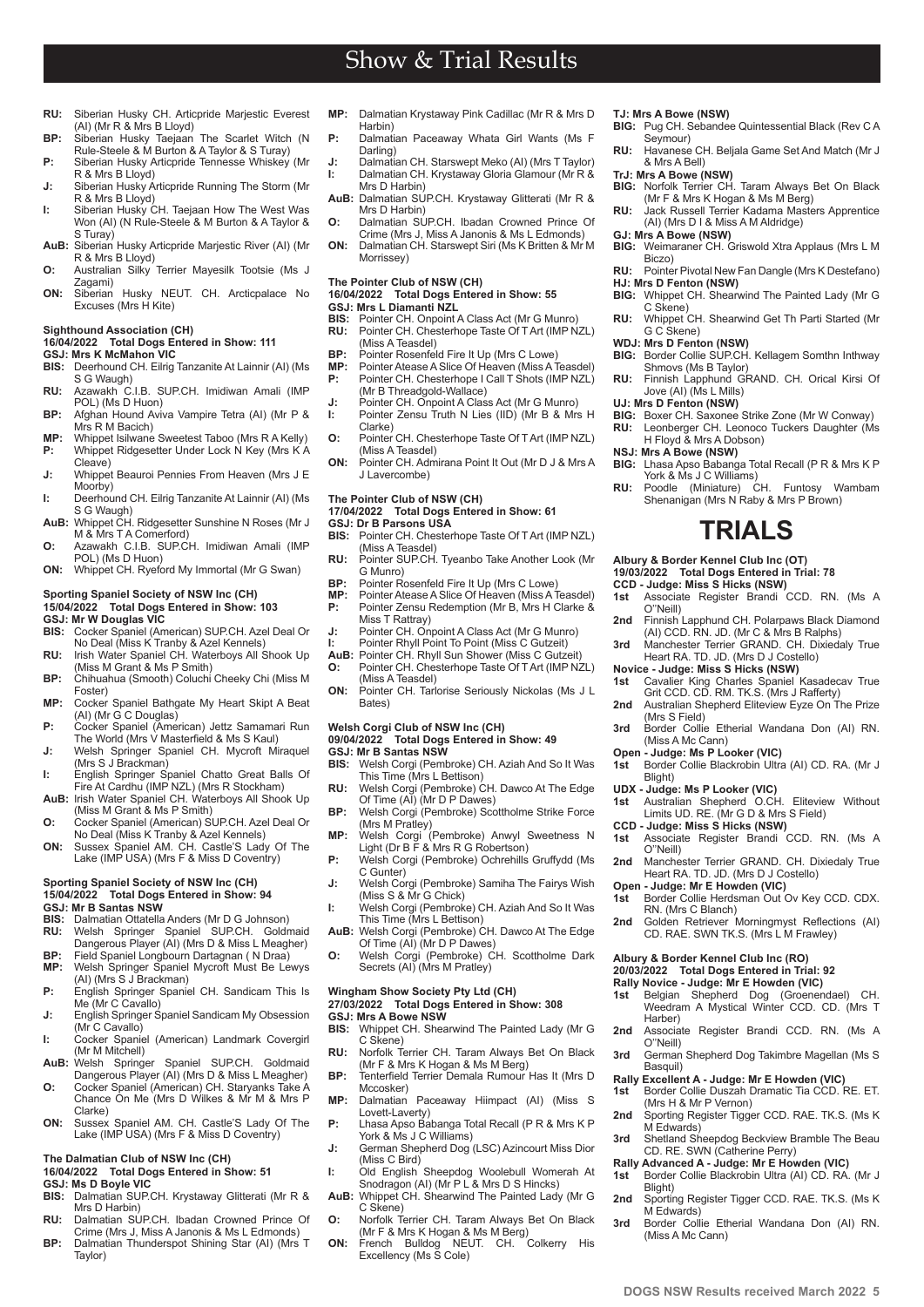- **Rally Master Judge: Ms P Looker (VIC) 1st** Australian Shepherd O.CH. Eliteview Without
- Limits UD. RE. (Mr G D & Mrs S Field) **2nd** Sporting Register T.CH. TS. GRAND.CH. O.GR. CH. R.CH. Kityees Sonic RAE. RM. ADM. ADO. JDM. JDO. JDX. SDM. SDX. SPDM. GDM. ET.
- (Mr J Blight) **3rd** Manchester Terrier DUAL. CH. (T) Dixiedaly Jack
- Black CCD. RE. AD. JDX. ET. (Mrs D J Costello) **Rally Novice - Judge: Ms P Looker (VIC)**
- **1st** Cane Corso Itacor Enrico (Mr F & Mrs F Bartuccio & Mrs D Serhan )
- **2nd** Belgian Shepherd Dog (Groenendael) CH. Weedram A Mystical Winter CCD. CD. (Mrs T Harber)
- **3rd** German Shepherd Dog Takimbre Magellan (Ms S Basquil)
- **Rally Excellent A Judge: Ms P Looker (VIC)**
- **1st** Border Collie Duszah Dramatic Tia CCD. RE. ET. (Mrs H & Mr P Vernon)
- 2nd Shetland Sheepdog Beckview Bramble The Beau CD. RE. SWN (Catherine Perry)
- **Rally Advanced A Judge: Ms P Looker (VIC) 1st** Finnish Lapphund CH. Polarpaws Black Diamond
- (AI) CCD. RN. JD. (Mr C & Mrs B Ralphs) 2nd Border Collie Blackrobin Ultra (AI) CD. RA. (Mr J
- Blight) **3rd** Associate Register Boots CCD. RN. AD. JD. (Mrs
- J Van Der Vegt)
- **Rally Master Judge: Mr E Howden (VIC) 1st** Sporting Register T.CH. TS. GRAND.CH. O.GR.
- CH. R.CH. Kityees Sonic RAE. RM. ADM. ADO. JDM. JDO. JDX. SDM. SDX. SPDM. GDM. ET. (Mr J Blight)
- **2nd** Golden Retriever Morningmyst Reflections (AI) CD. RAE. SWN TK.S. (Mrs L M Frawley) 3rd Sporting Register Tigger CCD. RAE. TK.S. (Ms K
- M Edwards) **Border Collie Club of NSW Inc (RO)**
- **09/04/2022 Total Dogs Entered in Trial: 29**
- **Rally Novice Judge: Mr C Giles (ACT)**
- **1st** Border Collie Hypedup Sea Breeze TK.S. JD. SD.
- SPDX. GDX. (Mrs J Brown) **2nd** Border Collie Bordalace I Want To Break Free (AI) (Miss A Cowin & Ms R Coulton) 3rd Border Collie Nahrof Can You Temp Me (Miss K
- Neville)
- **Rally Excellent A Judge: Mr C Giles (ACT)** Border Collie Blackrobin Ultra (AI) CD. RA. (Mr J
- Blight) 2nd Border Collie Gadhar Mitch CD, RF, HNAS HSAS
- HSBS PT. (Mrs S M Fedoryschyn) **3rd** Border Collie Auricula Dice CD. RAE. RM. TK.S.
- (Ms L Bebington) **Rally Advanced A - Judge: Mr C Giles (ACT)**
- Border Collie Auricula Mystic Charm CCD. RAE. (Ms L Bebington)
- 2nd Border Collie Auricula Dice CD. RAE. RM. TK.S. (Ms L Bebington)
- **Rally Master Judge: Mr C Giles (ACT)**
- **1st** Sporting Register T.CH. TS. GRAND.CH. O.GR. CH. R.CH. Kityees Sonic RAE. RM. ADM. ADO. JDM. JDO. JDX. SDM. SDX. SPDM. GDM. ET. (Mr J Blight)
- **2nd** Border Collie R.CH. FS.CH. Taylea English Lady CDX. RAE. RM. SWN TK.N. TDX. JD. SD. SPD. GD. HSAS HTM.A. (Ms R Tiah)
- **3rd** Border Collie Auricula Dice CD. RAE. RM. TK.S. (Ms L Bebington)
- **Broken Hill All Breeds Obedience Dog Club (OT) 09/04/2022 10/04/2022 Total Dogs Entered in Trial:**
- **24**
- **CCD Judge: Mrs K Millington (SA)**
- **1st** Associate Register Drax RN. (Miss M N Enright) **2nd** Associate Register Effi AD. JD. (Mr S Hodgman)
- **Utility Judge: Mrs K Millington (SA)** Border Collie O.GR.CH. R.CH. Farleighstud
- Gerda UDX. RAE6. RM. (Ms D G Reynolds) **2nd** Border Collie O.GR.CH. R.CH. Glenloy Play With
- Th Devil UDX. RAE6. RM. (Ms D G Reynolds) **UDX - Judge: Mrs K Millington (SA)**
- **1st** Border Collie O.GR.CH. R.CH. Glenloy Play With Th Devil UDX. RAE6. RM. (Ms D G Reynolds)
- **2nd** Border Collie O.GR.CH. R.CH. Farleighstud Gerda UDX. RAE6. RM. (Ms D G Reynolds)
- **UDX Judge: Mr K Millington (SA) 1st** Border Collie O.GR.CH. R.CH. Glenloy Play With
- Th Devil UDX. RAE6. RM. (Ms D G Reynolds)
- **CCD Judge: Mr K Millington (SA) 1st** Golden Retriever CH. Baradav Tribute To Pop (AI) (Mrs H Van Kasteren)
- 
- **2nd** Associate Register Sally (Mr M Sewell) **3rd** Associate Register Effi AD. JD. (Mr S Hodgman)

**Broken Hill All Breeds Obedience Dog Club (RO) 09/04/2022 10/04/2022 Total Dogs Entered in Trial: 22**

Show & Trial Results

- **Rally Novice Judge: Mr K Millington (SA)<br>1st Staffordshire Bull Terrier Sommoy Midnight<br>Thunder (Mr T Mudge)<br><b>2nd** Associate Register Effi AD. JD. (Mr S Hodgman)
- 
- **3rd** Associate Register Drax RN. (Miss M N Enright)
- **Rally Excellent A Judge: Mr K Millington (SA)** Border Collie O.GR.CH. R.CH. Glenloy Play With Th Devil UDX. RAE6. RM. (Ms D G Reynolds) **2nd** Border Collie O.GR.CH. R.CH. Farleighstud
- Gerda UDX. RAE6. RM. (Ms D G Reynolds)
- **Rally Excellent A Judge: Mrs K Millington (SA) 1st** Border Collie O.GR.CH. R.CH. Glenloy Play With
- Th Devil UDX. RAE6. RM. (Ms D G Reynolds) **2nd** Border Collie O.GR.CH. R.CH. Farleighstud Gerda UDX. RAE6. RM. (Ms D G Reynolds)
- **Rally Novice Judge: Mrs K Millington (SA) 1st** Staffordshire Bull Terrier Sommoy Midnight Thunder (Mr T Mudge)
- **2nd** Associate Register Drax RN. (Miss M N Enright)
- **Rally Advanced A Judge: Mr K Millington (SA) 1st** Border Collie O.GR.CH. R.CH. Glenloy Play With Th Devil UDX. RAE6. RM. (Ms D G Reynolds)
- **2nd** Border Collie O.GR.CH. R.CH. Farleighstud Gerda UDX. RAE6. RM. (Ms D G Reynolds)
- **3rd** Golden Retriever Baradav Kindred Spirit (AI) RN. (Miss T L Martyn)
- 
- Rally Advanced A Judge: Mrs K Millington (SA)<br>1st Border Collie O.GR.CH. R.CH. Farleighstud<br>Gerda UDX. RAE6. R.M. (Ms D G Reynolds)<br>2nd Border Collie O.GR.CH. R.CH. Glenloy Play With<br>10 Th Devil UDX. RAE6. RM. (Ms D G Re
- **3rd** Golden Retriever Baradav Kindred Spirit (AI) RN.
- (Miss T<sub>I</sub> Martyn)

**Denison Dog Training Club Inc (OT) 26/03/2022 27/03/2022 Total Dogs Entered in Trial: 133**

- 
- **Utility Judge: Mr R Probert (NSW) 1st** Border Collie O.GR.CH. R.CH. Glenloy Play With
- Th Devil UDX. RAE7. RM. (Ms D G Reynolds) **2nd** Belgian Shepherd Dog (Malinois) DUAL. CH. (O) Rowenglen Locki UDX. (Mr H Plancke)
- 
- 
- **Utility Judge: Mr R Probert (NSW)**<br>1st Border Collie O.GR.CH. R.CH. Glenloy Play With<br>Th Devil UDX. RAE7. RM. (Ms D G Reynolds) **2nd** Pointer T.CH. Cassalis Highland Chief CDX. RA.
- SWN ORA. (Ms D Leadle)
- **CCD Judge: Mr R Probert (NSW) 1st** Associate Register Beaut RN. (Mr A May & Mr G Dudley)
- **2nd** Australian Kelpie Aekae My T Flick RN. (Mrs S Jeffries)
- **3rd** Associate Register Alf CCD. (Mr F Gilbert)
- **CCD Judge: Mrs S Hutchins (NSW)**<br>1st Associate Register Alf CCD. (Mr)
- **1st** Associate Register Alf CCD. (Mr F Gilbert)<br>**2nd** Australian Kelpie Aekae My T Flick RN
- **2nd** Australian Kelpie Aekae My T Flick RN. (Mrs S Jeffries)
- **3rd** German Shepherd Dog Mayjen Thank You For Loving Me (AI) (Mr J & Ms W Ellis)
- **Novice Judge: Mr R Probert (NSW)**<br>**1st** Associate Register Millie CCD. **1st** Associate Register Millie CCD. CD. RE. (Mrs K Mccutcheon)
- **Novice Judge: Mr R Probert (NSW)**
- **1st** Associate Register Millie CCD. CD. RE. (Mrs K
- Mccutcheon) 2nd Border Collie Taylea Carnival Way RA. (Mrs R J Thompson)
- 
- **Open Judge: Mrs S Hutchins (NSW)**<br>1st Australian Cattle Dog Austrax M **1st** Australian Cattle Dog Austrax My Silver Lining CD. RN. (Mr M N & Mrs S M Dickerson)
- **2nd** Border Collie Herdsman Out Ov Key CCD. CDX. RN. (Mrs C Blanch)
- **3rd** Cavalier King Charles Spaniel NEUT. CH. Blakesleigh Romantic Dreamer UD. (Mrs D Potter)
- **Open Judge: Mrs J Van Der Vegt (NSW)**<br>1st Australian Cattle Dog Austrax My S **1st** Australian Cattle Dog Austrax My Silver Lining
- CD. RN. (Mr M N & Mrs S M Dickerson) 2nd Border Collie Herdsman Out Ov Key CCD. CDX. RN. (Mrs C Blanch)
- **3rd** Associate Register Switch CCD. CD. RN. (Mrs T Hay)
- **Denison Dog Training Club Inc (RO)**
- **26/03/2022 27/03/2022 Total Dogs Entered in Trial: 92**

## **Rally Novice - Judge: Mrs J Van Der Vegt (NSW)**

- Associate Register Neeko TK.S. (Mrs M Herger) **2nd** Siberian Husky Articwolf Secret Atchalariz (AI) (Mrs C Chalkiotis)
- **3rd** Associate Register Willow AD. JDX. SDX. SPDX. GD. (Mrs F Watts)
- **Rally Excellent A Judge: Ms S Powell (NSW)**
- **1st** Associate Register Missmaisie CD. RE. (Mrs B Vincent)
- **2nd** Staffordshire Bull Terrier Acmegold Aurora Princess CDX. RM. SWN TK.I. SPD. ET. (Prof. M Young)
- **3rd** Border Collie Mahteek Touch O Summer CDX. RA. (Mrs B A Webster) **Rally Excellent A - Judge: Ms S Powell (NSW) 1st** Associate Register River CD. RE. (Mrs C

**2nd** Associate Register Missmaisie CD. RE. (Mrs B

**3rd** Border Collie Mahteek Touch O Summer CDX.

**3rd** Australian Kelpie Aekae My T Flick RN. (Mrs S

**Rally Advanced A - Judge: Ms S Powell (NSW) 1st** Australian Cattle Dog Austrax My Silver Lining CD. RN. (Mr M N & Mrs S M Dickerson) **2nd** Associate Register Missmaisie CD. RE. (Mrs B

**3rd** Staffordshire Bull Terrier Acmegold Aurora Princess CDX. RM. SWN TK.I. SPD. ET. (Prof. M

**2nd** Australian Cattle Dog Austrax My Silver Lining CD. RN. (Mr M N & Mrs S M Dickerson) **3rd** Associate Register Arrow (Ms S Rangsi)

**Rally Master - Judge: Ms S Powell (NSW)**<br>1st Staffordshire Bull Terrier Acmegold Aurora<br>Princess CDX. RM. SWN TK.I. SPD. ET. (Prof. M Young) **2nd** Puli CH. Rustufarion Bubble The Brew (IID) CDX. RM. TK.S. (Mrs P Hartwell & Mr R Valore) **Rally Master - Judge: Ms S Powell (NSW) 1st** Associate Register Millie CCD. CD. RE. (Mrs K

**2nd** Golden Retriever Dykinta Autumn Breeze CD. RM. NRA. (Miss V A Gore)

2nd German Shorthaired Pointer Demorz Lord Jon Snow (Mrs N Convery & Mrs D Moran) **3rd** Norfolk Terrier Jotruba Nancy Bird Walton (Ms E

**Coursing Ability Test (CAT) - Judge: Mr S Boyd** 

**1st** German Shepherd Dog Morekos Kraken (Miss R

**1st** Samoyed CH. Ahzu Lucy In The Sky JC. (Mr J & Mrs M Harrison) **2nd** Border Terrier CH. DUAL. CH. (ED) Cornstalk Nogood Boyo SWN CA. (Ms J F Barnett) **3rd** Kerry Blue Terrier CH. Olizure Rebel Orion JC.

Basenji CH. Kikongo Red Pyramid Of Power (AI)

2nd Saluki AM. DUAL CH. AM. GR CH. CH. Timaru Baccarat At Catonam AM. SC. (IMP USA) (Mr A W

**3rd** Saluki CH. Baghdad Get The Party Started (Miss N Snerling & Mr A Chato) **Single Stake (Sighthounds) - Judge: Ms J Winders** 

**1st** Whippet CH. Harroway Play It Forward JC. (Mrs D

**Qualifying Course (Sighthounds) - Judge: Ms J** 

**2nd** Whippet CH. Harroway Play It Forward JC. (Mrs D

Open Stake (Sighthounds) - Judge: Ms J Winders

**1st** Saluki CH. Arrabesq Shadad Salim (AI) JC. (Miss J Ang & Mr A Watt & Mrs M Watt) **2nd** Saluki Etaal Lintie Vea Elenis (AI) JC. (Mrs C P

**Open Stake (Sighthounds) - Judge: Ms J Winders** 

2nd Whippet NEUT. CH. Adstaff Red Emperor ET. SC

**1st** Whippet FCH. Isilwane The Matrix Reloaded (Mr

**1st** Saluki CH. Alshira Autumn Aella JC. (Ms A

**NSW Lure Coursing Association Inc (LC) 03/04/2022 Total Dogs Entered in Trial: 46 Junior Courser - Judge: Mr S Boyd (NSW)**<br>**1st** German Shepherd Dog Morekos Krake

**Rally Advanced A - Judge: Ms S Powell (NSW) 1st** Poodle (Standard) Sirokko Silver Lining RA. (Ms S

Forrester)

Vincent)

Jeffries)

Vincent)

Young)

L Carroll)

Mccutcheon)

L Tulloch)

Hindley)

**Winders (NSW)**

**Winders (NSW)**<br>1st Saluki Ch

**(NSW)**

**(NSW)**

**(NSW)**

(Miss T Leontjeva) **Saluki Club of NSW Inc (LC)** 

(Miss P Hickie)

& Mrs C A Smith)

& Mr T Maxwell)

& Mr T Maxwell)

Stevens)

(Ms J Ramsay)

Langford & Miss S Spencer)

S Boyd & Ms M Broadley)

**17/04/2022 Total Dogs Entered in Trial: 31 Junior Courser (Sighthounds) - Judge: Ms J** 

**(NSW)**

RA. (Mrs B A Webster) **Rally Novice - Judge: Ms S Hutchins (NSW) 1st** Associate Register Neeko TK.S. (Mrs M Herger) **2nd** Siberian Husky Articwolf Secret Atchalariz (AI)

(Mrs C Chalkiotis)

**6 www.dogsnsw.org.au DOGS NSW Results received March 2022 7**